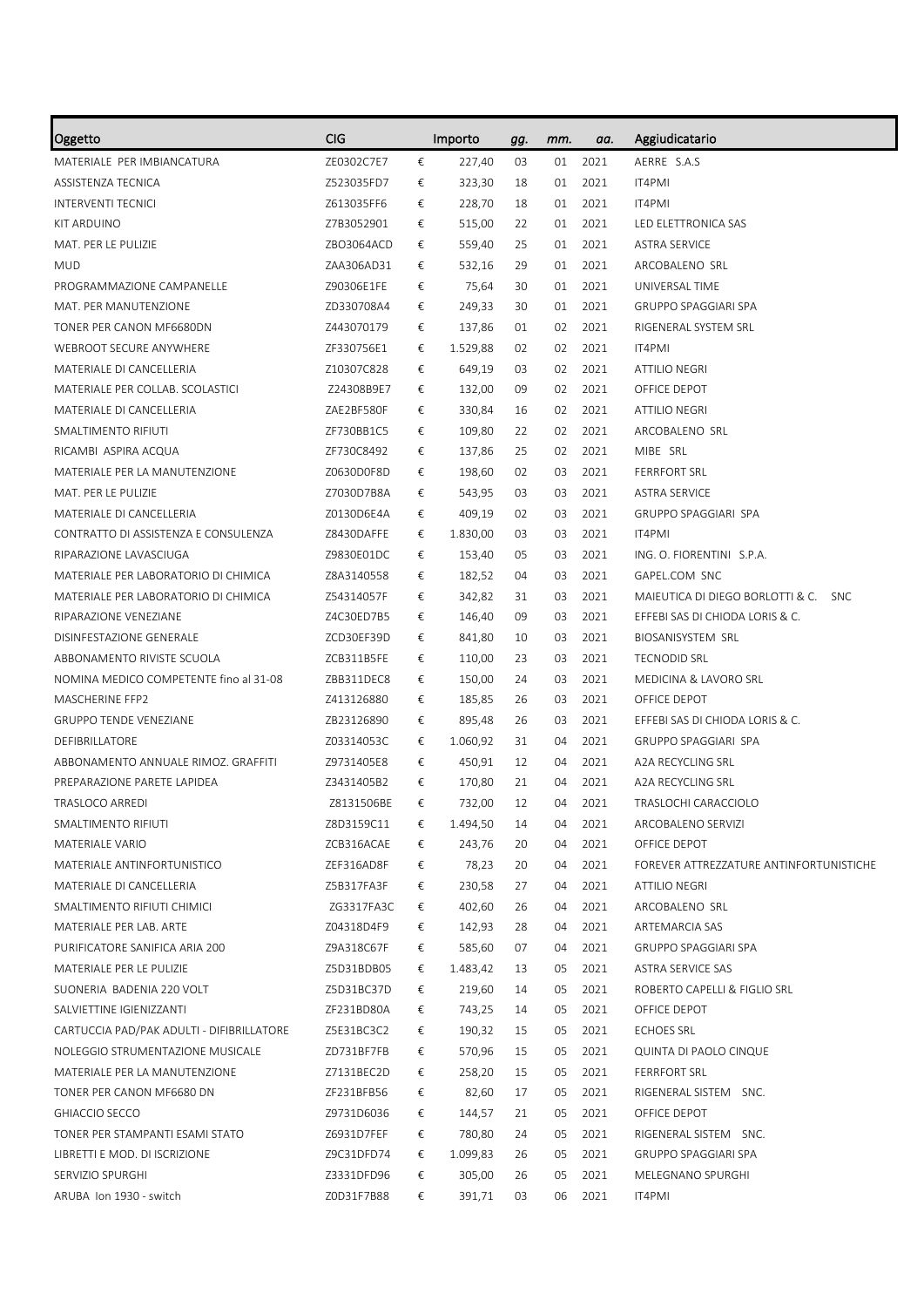| CANCELLERIA PER ESAMI DI STATO        | ZE5320052B | € | 310,28    | 07 | 06 | 2021    | <b>ATTILIO NEGRI</b>                 |  |
|---------------------------------------|------------|---|-----------|----|----|---------|--------------------------------------|--|
| RIPARAZIONE MICROSCOPI                | Z75320BAC3 | € | 158,60    | 10 | 06 | 2021    | GAPEL.COM SNC                        |  |
| INSTALLAZIONE VENEZIANE               | Z723210E46 | € | 1.455,46  | 10 | 06 | 2021    | EFFEBI SAS DI CHIODA LORIS & C.      |  |
| ESAMI DI INGLESE                      | Z9E319A042 | € | 718,00    | 11 | 06 | 2021    | INTERNATIONAL HOUSE                  |  |
| VISITA MEDICA                         | ZB23199FC4 | € | 50,00     | 11 | 06 | 2021    | MEDICINA & LAVORO SRL                |  |
| RIMOZIONE GRAFFITI                    | ZB92F99517 | € | 290,60    | 11 | 06 | 2021    | A2A RECYCLING SRL                    |  |
| <b>TONER</b>                          | ZF231BFB56 | € | 68,00     | 22 | 06 | 2021    | RIGENERAL SYSTEM                     |  |
| <b>GUANTI PER LABORATORIO CHIMICA</b> | Z9731D6036 | € | 118,50    | 22 | 06 | 2021    | OFFICE DEPOT                         |  |
| GHIACCIO SECCO                        | ZCB316ACAE | € | 213,16    | 22 | 06 | 2021    | OFFICE DEPOT                         |  |
| CORSI DI PRIMO SOCCORSO               | Z1B31D545C | € | 1.116,00  | 23 | 06 | 2021    | CROCE ROSSA ITALIANA                 |  |
| CORSI SUL DAE                         | ZD831C0018 | € | 360,00    | 23 | 06 | 2021    | CROCE ROSSA ITALIANA                 |  |
| DISINFESTAZIONE                       | ZCD30EF390 | € | 210,45    | 23 | 06 | 2021    | BIOSANISYSTEM SRL                    |  |
| TIMBRATORE                            | Z9D31CF7F0 | € | 53,68     | 23 | 06 | 2021    | B.C.S.T.                             |  |
| INTEGRAZIONE PER SMALTIMENTO RIFIUTI  | Z2331A1A05 | € | 255,00    | 23 | 06 | 2021    | ARCOBALENO                           |  |
| VISITA MEDICA                         | ZF0317FA35 | € | 50,00     | 23 | 06 | 2021    | MEDICIA E LAVORO                     |  |
| BIBLIOTECA WEB MLOL                   | Z8C31E01F7 | € | 280,00    | 23 | 06 | 2021    | HORIZONS UNLIMITED                   |  |
| SCHEDE DI ISCRIZIONE                  | Z9C31DFD74 | € | 193,98    | 23 | 06 | 2021    | <b>GRUPPO SPAGGIARI</b>              |  |
| DOCUMENTI PER SMALTIMENTO RIFIUTI     | ZAA306AD31 | € | 534,36    | 23 | 06 | 2021    | ARCOBALENO SERVIZI                   |  |
| ESAMI ECDL                            | Z4E31F8B17 | € | 417,24    | 23 | 06 | 2021    | A.I.C.A.                             |  |
| CORSI SULLA SICUREZZA                 | Z2F3257567 | € | 1.405,00  | 23 | 06 | 2021    | LICEO ARTISTICO DI BRERA             |  |
| NOLEGGIO FOTOCOPIATRICI               | Z6A254643B | € | 574,20    | 17 | 07 | 2021    | OLIVETTI                             |  |
| NOLEGGIO FOTOCOPIATRICI               | ZF423C07F2 | € | 261,75    | 17 | 07 | 2021    | OLIVETTI                             |  |
| FOGLI ISCRIZIONE-LIBRETTI             | Z9C31DFD74 | € | 905,85    | 17 | 07 | 2021    | <b>GRUPPO SPAGGIARI</b>              |  |
| NOLEGGIO FOTOCOPIATRICI               | ZF423C07F2 | € | 270,70    | 17 | 07 | 2021    | OLIVETTI                             |  |
| VISITA MEDICA                         | Z5A3215F11 | € | 50,00     | 17 | 07 | 2021    | MEDICIA E LAVORO                     |  |
| PARTI ELETTRONICHE RETE WI-FI         | Z0D31F7B88 | € | 391,70    | 17 | 07 | 2021    | IT4PMI                               |  |
| INSTALLAZIONE VENEZIANE               | Z723210E46 | € | 1.455,00  | 17 | 07 | 2021    | EFFEBI SAS DI CHIODA LORIS & C.      |  |
| MAT. PER LA MANUTENZIONE              | ZC7326A428 | € | 422,98    | 17 | 07 | 2021    | AERRE SAS                            |  |
| RIMOZIONE GRAFFITI VIA TERTULLIANO    | Z3431405B2 | € | 1.374,00  | 17 | 07 | 2021    | A2A RECYCLING S.R.L.                 |  |
| DISINFESTAZIONE                       | Z3C32EAD6  | € | 238,00    | 17 | 07 | 2021    | BIOSANISYSTEM SRL                    |  |
| SMALTIMENTO RIFIUTI                   | ZF730BB1CS |   |           |    | 07 |         |                                      |  |
|                                       |            | € | 109,80    | 17 |    | 2021    | ARCOBALENO SERVIZI                   |  |
| SMALTIMENTO RIFIUTI                   | ZD3317FA3C | € | 330,00    | 17 | 07 | 2021    | ARCOBALENO SERVIZI                   |  |
| SMALTIMENTO RIFIUTI                   | Z9731405E8 | € | 112,72    | 19 | 07 | 2021    | ARCOBALENO SERVIZI                   |  |
| RIMOZIONE GRAFFITI                    | ZB92F99517 | € | 290,60    | 19 |    | 07 2021 | A2A RECYCLING S.R.L.                 |  |
| RIPARAZIONE MICROSCOPIO               | Z75320BAC3 | € | 79,30     | 19 | 07 | 2021    | GAPEL.COM SNC                        |  |
| SOFTWARE PER ORARIO                   | ZBA32DEA7C | € | 488,00    | 13 | 09 | 2021    | MATHEMA SOFTWARE                     |  |
| DERATTIZZAZIONE                       | ZCD30EF39D | € | 298,90    | 13 | 09 | 2021    | BIOSANISYSTEM SRL                    |  |
| MEDICO COMPETENTE                     | Z7432D157C | € | 549,00    | 13 | 09 | 2021    | MEDICINA & LAVORO SRL                |  |
| MATERIALE DI PULIZIA                  | Z7032E2EC8 | € | 946,00    | 13 | 09 | 2021    | <b>ASTRA SERVICE</b>                 |  |
| FIRMA ELETTRONICA PER DS              | Z5132D6F14 | € | 87,84     | 13 | 09 | 2021    | PARTNER DATA                         |  |
| SANIFICATORI                          | Z043258F12 | € | 21.700,00 | 13 | 09 | 2021    | <b>GRUPPO SPAGGIARI</b>              |  |
| MATERIALE PER LA MANUTENZIONE         | Z4932C9342 | € | 170,89    | 13 | 09 | 2021    | FERRFORT SRL                         |  |
| MATERIALE PER LA MANUTENZIONE         | ZBA32C9352 | € | 300,60    | 13 | 09 | 2021    | AERRE                                |  |
| MAT. PER LABORATORIO DI CHIMICA       | Z9B3243963 | € | 665,87    | 21 | 09 | 2021    | COLAVER                              |  |
| MAT. DI CANCELLERIA                   | Z5132F1B8B | € | 308,66    | 21 | 09 | 2021    | ATTILIO NEGRI                        |  |
| MAT. PER LA DIDATTICA                 | Z2D32DE9BD | € | 136,83    | 21 | 09 | 2021    | OFFICE DEPOT                         |  |
| MAT. PER LA DIDATTICA                 | Z0D3301AC4 | € | 272,00    | 21 | 09 | 2021    | OFFICE DEPOT                         |  |
| DISPOSITIVI D.P.I.                    | Z9A32F1AA1 | € | 165,21    | 21 | 09 | 2021    | OFFICE DEPOT                         |  |
| RIPARAZIONE ARDUINO                   | ZAD330700D | € | 265,96    | 12 | 10 | 2021    | <b>FLERODO</b>                       |  |
| INSTALLAZIONE SANIFICATORI            | Z023347684 | € | 183,00    | 12 | 10 | 2021    | F.G. ELETTROTECNICA                  |  |
| CAVI DI SICUREZZA PER PC              | Z7A32F1BCF | € | 146,40    | 12 | 10 | 2021    | IT4PMI                               |  |
| MATERIALE PER LAB. CHIMICA            | Z183243960 | € | 1.237,71  | 12 | 10 | 2021    | MAIEUTICA DI DIEGO BORLOTTI & C. SNO |  |
| INSTALLAZIONE LIM                     | ZCC32DB773 | € | 427,00    | 12 | 10 | 2021    | IT4PMI                               |  |
| MATERIALE DI PULIZIA                  | Z843314F55 | € | 409,11    | 12 | 10 | 2021    | <b>ASTRA SERVICE</b>                 |  |
| SANIFICATORI BEGHELLI S 200           | ZEB3258F90 | € | 16.849,42 | 12 | 10 | 2021    | <b>GRUPPO SPAGGIARI</b>              |  |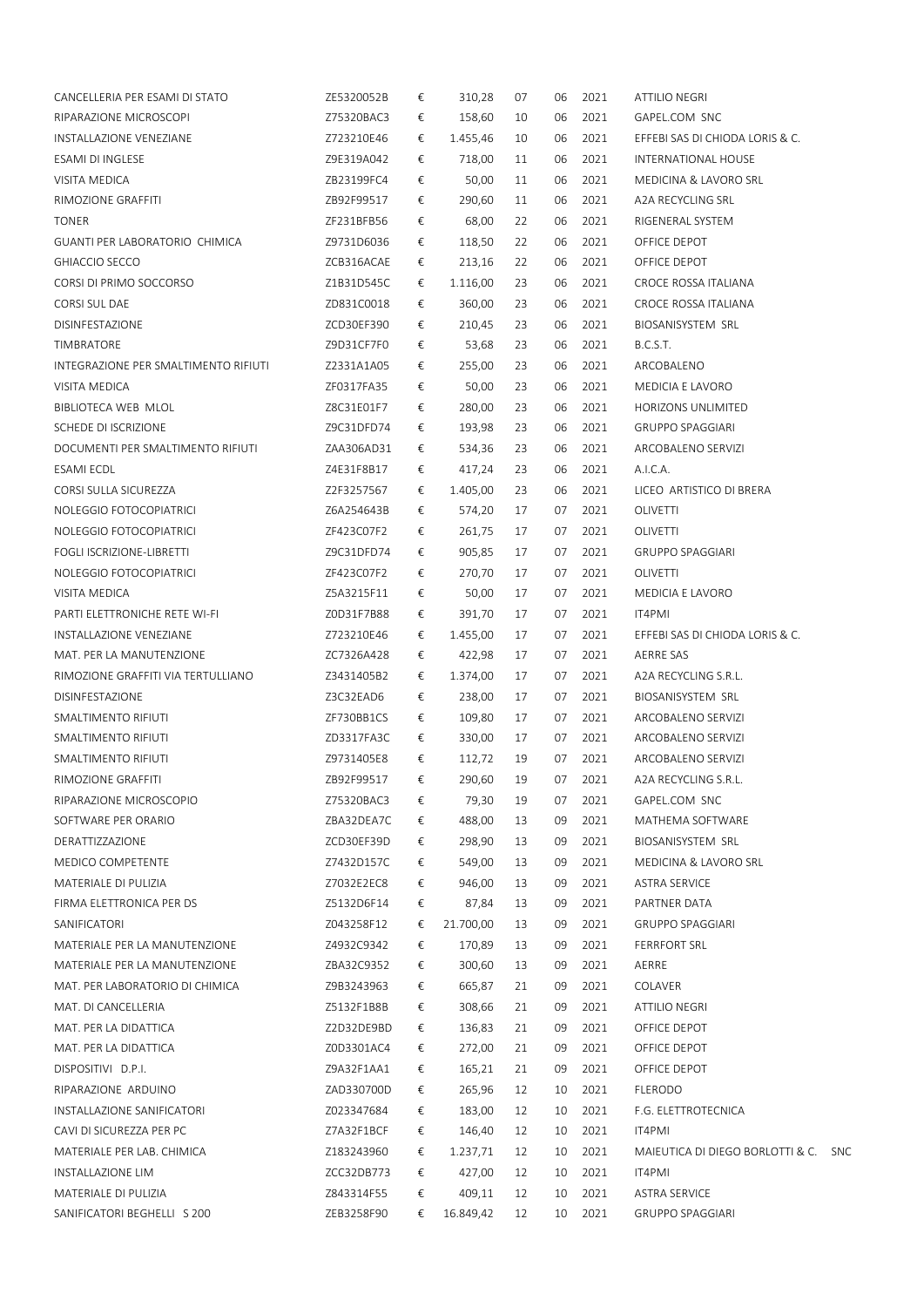| GUANTI IN NITRILE PER LAB. DI CHIMICA | ZEA331505A  | € | 496,26   | 26 | 10 | 2021 | OFFICE DEPOT                                   |
|---------------------------------------|-------------|---|----------|----|----|------|------------------------------------------------|
| NOLEGGIO FOTOCOPIATRICI               | Z6A254643B  | € | 574,72   | 26 | 10 | 2021 | OLIVETTI                                       |
| PORTA BICICLETTE                      | ZEF333ABB5  | € | 505,48   | 26 | 10 | 2021 | MANUTAN                                        |
| MATERIALE PER LAB. DI CHIMICA         | Z313322F0F  | € | 192,15   | 26 | 10 | 2021 | MAIEUTICA DI DIEGO BORLOTTI & C.<br><b>SNC</b> |
| RETE OSCURANTE                        | Z9D3362394  | € | 153,13   | 26 | 10 | 2021 | <b>LEROY MERLIN</b>                            |
| DETERGENTE PER VETRERIA DI CHIMICA    | Z1F331D7D9  | € | 51,24    | 26 | 10 | 2021 | MAIEUTICA DI DIEGO BORLOTTI & C.<br><b>SNC</b> |
| PC E PUNTI DI RETE                    | Z18333D6BF  | € | 488,00   | 26 | 10 | 2021 | IT4PMI                                         |
| PACCHETTO PRESTITI EBOOK              | ZCC335392B  | € | 300,00   | 26 | 10 | 2021 | HORZINZ UNLIMITED                              |
| MATERIALE PER LA MANUTENZIONE         | Z463367700  | € | 273,40   | 26 | 10 | 2021 | <b>FERRFORT SRL</b>                            |
| LETTORE DI GREEN PASS                 | Z6A32D9531  | € | 298,90   | 08 | 11 | 2021 | RADIOFORNITURE LOMBARDE                        |
| SALVIETTE IGIENIZZANTI-GHIACCIO SECCO | Z3233A8AB6  | € | 438,16   | 08 | 11 | 2021 | OFFICE DEPOT                                   |
| VARI MATERIALI PER GLI UFFICI         | Z273360E8F  | € | 295,99   | 08 | 11 | 2021 | OFFICE DEPOT                                   |
| TONER STAMPANTI                       | ZF233858B0  | € | 82,96    | 08 | 11 | 2021 | RIGENERAL SYSTEM                               |
| VISITE DEL MEDICO COMPETENTE          | Z8B33AAS69F | € | 1.181,90 | 08 | 11 | 2021 | MEDICINA & LAVORO SRL                          |
| RIMOZIONE GRAFFITI                    | Z9731405E8  | € | 112,73   | 08 | 11 | 2021 | A2A RECYCLING SRL                              |
| RIMOZIONE GRAFFITI                    | ZB92F99517  | € | 290,00   | 08 | 11 | 2021 | A2A RECYCLING SRL                              |
| GITA A PADOVA                         | Z5233C621E  | € | 1.340,91 | 19 | 11 | 2021 | ODOS VIAGGI                                    |
| RIVISTE SPECIALIZZATE                 | Z69339D185  | € | 153,85   | 19 | 11 | 2021 | ORIZZONTE SCUOLA                               |
| LIBRI DI INGLESE                      | Z4D33B2319  | € | 85,53    | 19 | 11 | 2021 | LOESCHER EDITORE                               |
| LIBRI PER STUDENTI PCTO               | Z1733C513C  | € | 819,20   | 19 | 11 | 2021 | ENNE ENNE EDITORE                              |
| DERATTIZZAZIONE                       | Z5332F2DBB  | € | 275,50   | 19 | 11 | 2021 | BIOSANISYSTEM SRL                              |
| NOLEGGIO FOTOCOPIATRICI               | Z6A254643B  | € | 229,59   | 19 | 11 | 2021 | OLIVETTI                                       |
| CARTA FOTOCOPIE                       | ZA43397A79  | € | 397,41   | 19 | 11 | 2021 | ATTILIO NEGRI                                  |
| MATERIALE PER LE PULIZIE              | Z423399406  | € | 1.165,23 | 19 | 11 | 2021 | <b>ASTRA SERVICE</b>                           |
| ASSICURAZIONE SCUOLA                  | Z7D33ABE4D  | € | 8.302,00 | 19 | 11 | 2021 | ASSICURATRICE MILANESE                         |
| ESAMI ECDL                            | ZF333D090D  | € | 1.395,90 | 19 | 11 | 2021 | A.I.C.A.                                       |
| LIBRI STUDENTI                        | ZA1332COF1  | € | 182,62   | 03 | 12 | 2021 | NORMA LIBRI                                    |
| PROGETTO STUDENTI                     | Z8F338F750  | € | 3.300,00 | 03 | 12 | 2021 | UNIVERSITA' CATTOLICA DEL SACRO CUORE          |
| LIBRI STUDENTI                        | Z33333D480  | € | 62,94    | 03 | 12 | 2021 | NORMA LIBRI                                    |
| CAMPANELLA A BADENIA                  | ZC833EB67C  | € | 219,60   | 03 | 12 | 2021 | ROBERTO CAPELLI & FIGLIO SRL                   |
| SERVIZIO SPURGHI                      | Z5A33858E6  | € | 244,00   | 03 | 12 | 2021 | MELEGNANO SPURGHI                              |
| LIBRI PER STUDENTI                    | ZE133BEFB5  | € | 50,24    | 03 | 12 | 2021 | LOESCHER EDITORE                               |
| <b>GITA SCOLASTICA</b>                | Z75339D1D0  | € | 605,00   | 03 | 12 | 2021 | AUTOSERVIZI CATALDI                            |
| ATTIVITA' DI SCIENZE MOTORIE          | Z5E33B0658  | € | 3.420,00 | 03 | 12 | 2021 | CANOTTIERI SAN CRISTOFORO                      |
| FORMAZIONE DOCENTI                    | Z5F3343466  | € | 139,00   | 03 | 12 | 2021 | ARETE FORMAZIONE                               |
| MATERIALE PER LA MANUTENZIONE         | ZED340F46A  | € | 455,29   | 03 | 12 | 2021 | <b>FERRFORT SRL</b>                            |
| LIBRI STUDENTI                        | Z613318D79  | € | 161,28   | 03 | 12 | 2021 | NORMA LIBRI                                    |
| INSTALLAZIONE VENEZIANE               | Z8B336CD40  | € | 502,64   | 03 | 12 | 2021 | EFFEBI SAS DI CHIODA LORIS & C.                |
| SCACCHIERE                            | Z4433E4B85  | € | 390,40   | 12 | 12 | 2021 | DIDATTICA & SPORT                              |
| PISTA DI ATLETICA                     | Z6B33D7290  | € | 4.719,20 | 12 | 12 | 2021 | DIDATTICA & SPORT                              |
| LIBRI PER STUDENTI                    | Z3233985E8  | € | 1.852,22 | 12 | 12 | 2021 | LOESCHER EDITORE                               |
| CANCELLERIA                           | Z2534021A2  | € | 366,85   | 12 | 12 | 2021 | ATTILIO NEGRI                                  |
| LIBRI PER STUDENTI                    | Z1133DBF4B  | € | 25,12    | 12 | 12 | 2021 | LOESCHER EDITORE                               |
| MATERIALE PER LA MANUTENZIONE         | ZAA342087F  | € | 1.007,81 | 12 | 12 | 2021 | AERRE S.A.S.                                   |
| MATERIALE INFORMATICO                 | ZC43392BD6  | € | 1.881,53 | 12 | 12 | 2021 | IT4PMI                                         |
| RETE OMBREGGIANTE                     | ZD533B518F  | € | 328,39   | 21 | 12 | 2021 | LEROY MERLIN                                   |
| PROGETTO biotechcamp                  | Z093463CCC  | € | 1.545,00 | 21 | 12 | 2021 | EDIZIONE GREEN PLANNER                         |
| PROGETTO seaArt                       | ZE43463C04  | € | 450,00   | 21 | 12 | 2021 | EDIZIONE GREEN PLANNER                         |
| SERVIZIO DI SPURGHI                   | ZC7834682A  | € | 158,60   | 21 | 12 | 2021 | MELEGNANO SPURGHI                              |
| ASSISTENZA TECNICA TIMBRATORE         | Z3F2EB99DA  | € | 274,50   | 21 | 12 | 2021 | <b>BCST SRL</b>                                |